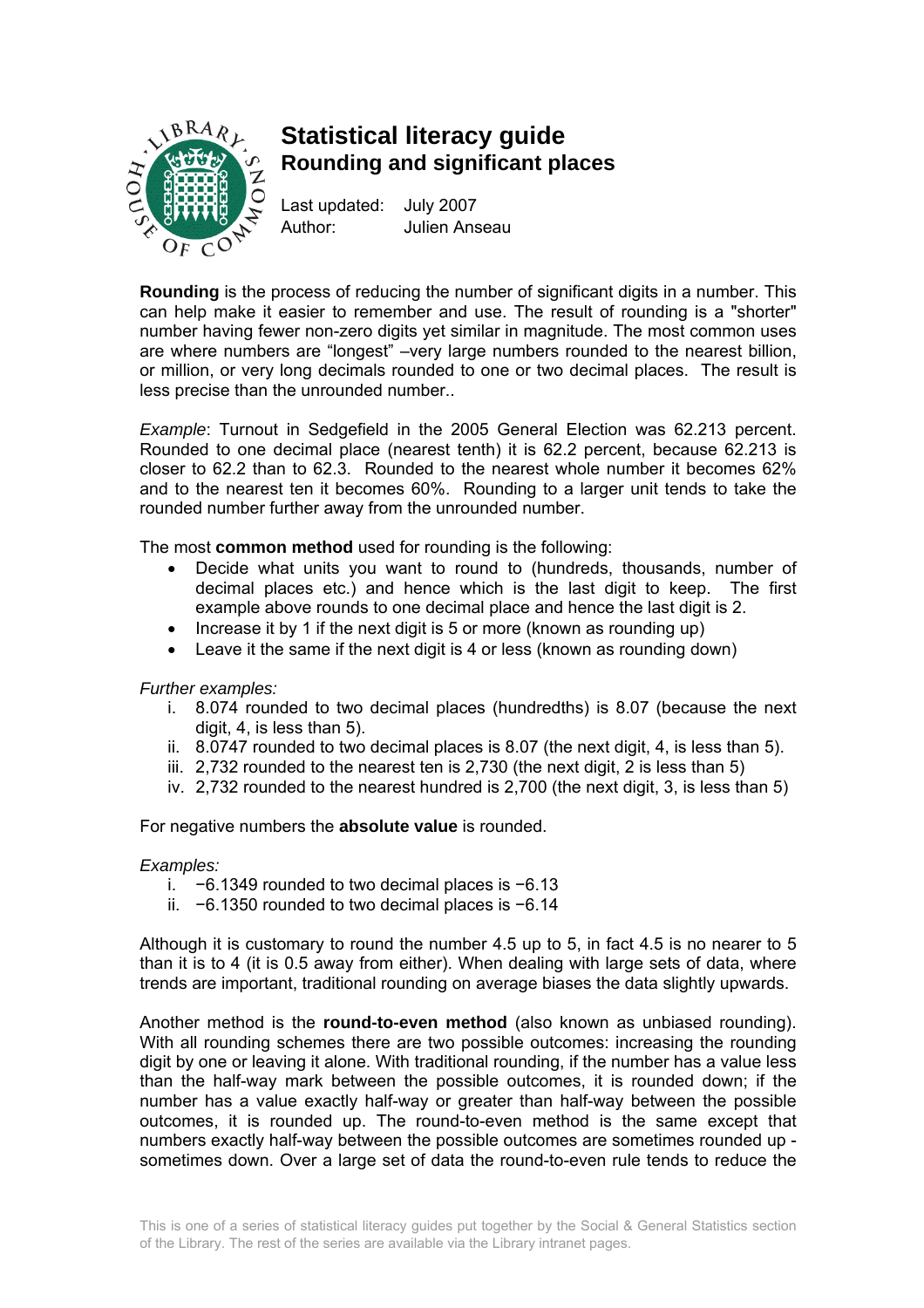total rounding error, with (on average) an equal portion of numbers rounding up as rounding down. This generally reduces the upwards skewing of the result.

The round-to-even method is the following:

- Decide which is the last digit to keep.
- Increase it by 1 if the next digit is 6 or more, or a 5 followed by one or more non-zero digits.
- Leave it the same if the next digit is 4 or less
- Otherwise, all that follows the last digit is a 5 and possibly trailing zeroes; then change the last digit to the nearest *even* digit. That is, increase the rounded digit if it is currently odd; leave it if it is already even.

*Examples:* 

- i. 8.016 rounded to two decimal places is 8.02 (the next digit (6) is 6 or more)
- ii. 8.015 rounded to two decimal places is 8.02 (the next digit is 5, and the previous digit (1) is odd)
- iii. 8.045 rounded to two decimal places is 8.04 (the next digit is 5, and the previous digit (4) is even)
- iv. 8.04501 rounded to two decimal places is 8.05 (the next digit is 5, but it is followed by non-zero digits)

The process of rounding results in a **less precise figure**. This explains why rounded percentage totals do not always add up to 100 and why rounded absolute numbers do not always sum to the total.

Rounding to *n* **significant places** is a form of rounding by handling numbers of different scales in a uniform way. This gives a rule to where numbers are rounded to. A digit that is closer to the start of a number is "larger" and therefore considered more significant. The number of significant places tell us where to start rounding, from then on the rules are the same.

**Examples.** Rounding to 2 significant figures:

- i. 15,420 becomes 15,000 (the 1 and the 5 are the first two significant figures and the next digit, 4, is less than 5)
- ii. 0.001586 becomes 0.0016
- iii. 0.5 becomes 0.50 (the trailing zero indicates rounding to 2 significant figures)
- iv. 0.07051 becomes 0.071
- v. 88,920 becomes 89,000

## *Rounding to 3 significant figures*

- vi. 15,420 becomes 15,400 (the 1, 5 and 4 are the first two significant figures and the next digit, 2, is less than 5)
- vii. 0.001586 becomes 0.00159
- viii. 0.5 becomes 0.500 (the trailing zero indicates rounding to 3 significant figures)
- ix. 0.07051 becomes 0.0705
- x. 88,920 becomes 88,900